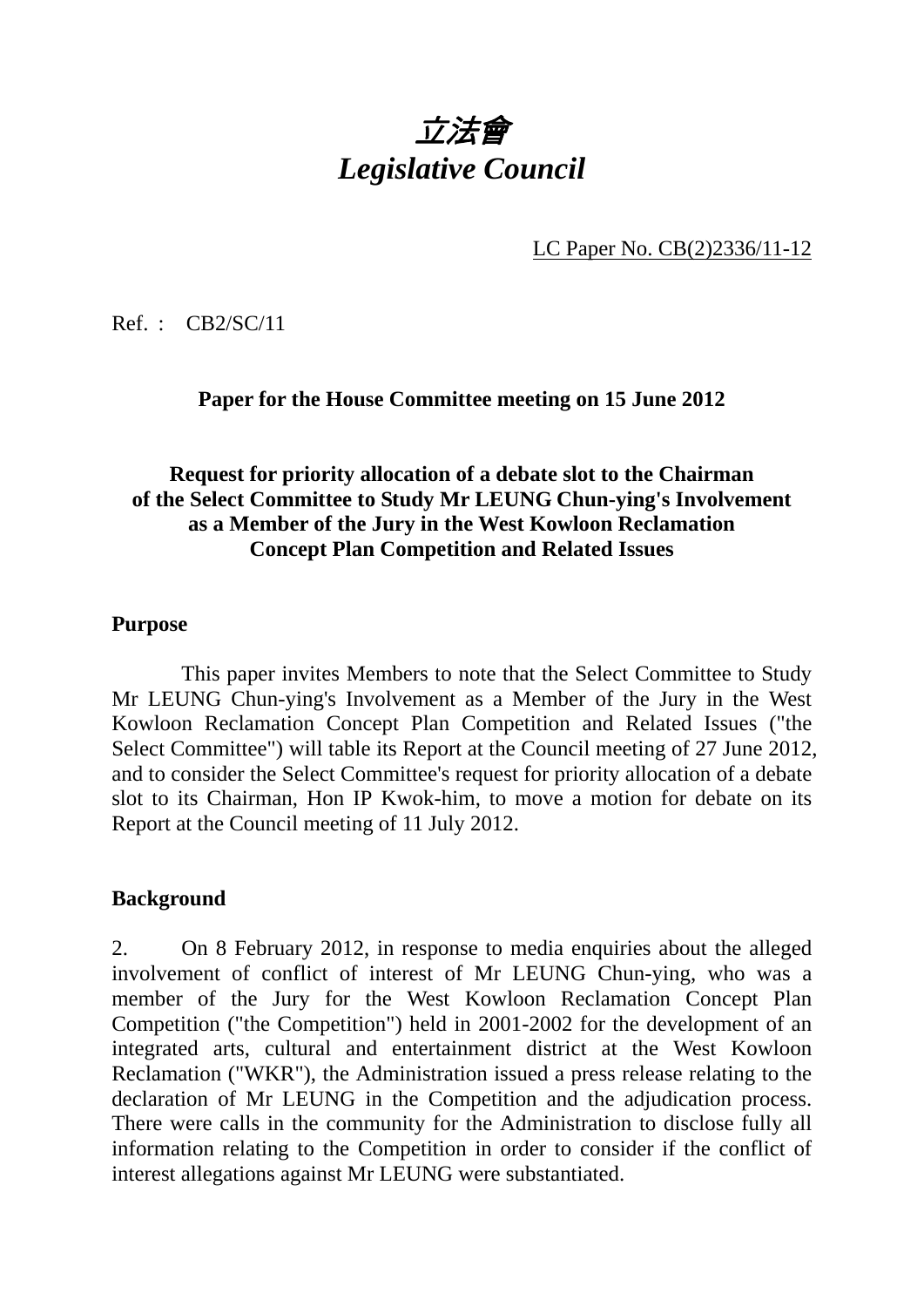3. On 24 February 2012, the House Committee convened a special meeting to discuss the matter. After discussion with the Administration and having examined the documents provided for the special House Committee meeting, Members considered that the information disclosed by the Administration could not dispel public concerns and queries about the conflict of interest allegations against Mr LEUNG Chun-ying. Members agreed that a motion should be moved by the Chairman of the House Committee at the Council meeting of 29 February 2012 to appoint a select committee to study the matter.

4. The Council passed a resolution at its meeting of 29 February 2012 to appoint the Select Committee ("the Resolution"). The Resolution also authorised the Select Committee, in the performance of its duties, to exercise the powers conferred by section 9(1) of the Legislative Council (Powers and Privileges) Ordinance (Cap. 382) to order the attendance of witnesses to give evidence and the production of papers, books, records or documents by witnesses.

5. During the period from 10 March to 12 June 2012, the Select Committee held a total of eight meetings and six public hearings to take evidence from 17 witnesses. The Select Committee has scheduled another two meetings to complete its study and will table its Report at the Council meeting of 27 June 2012.

## **Motion debate on the Report of the Select Committee**

6. As the study of the Select Committee has been of wide public concern, the Select Committee considers it necessary to provide an opportunity for all Members and the Administration to express their views on its findings and observations. At its meeting on 5 June 2012, the Select Committee agreed to seek the House Committee's agreement for priority allocation of a debate slot to its Chairman, Hon IP Kwok-him, for moving a motion for debate on its Report at the Council meeting of 11 July 2012.

7. Under Rule 14A(h) of the House Rules ("HR"), committees and subcommittees of the Council may make a request for priority allocation of debate slots and such request shall be put forward to the House Committee for consideration on a case-by-case basis. Should the House Committee accede to such a request, the debate slot shall not be counted as the mover's own slot.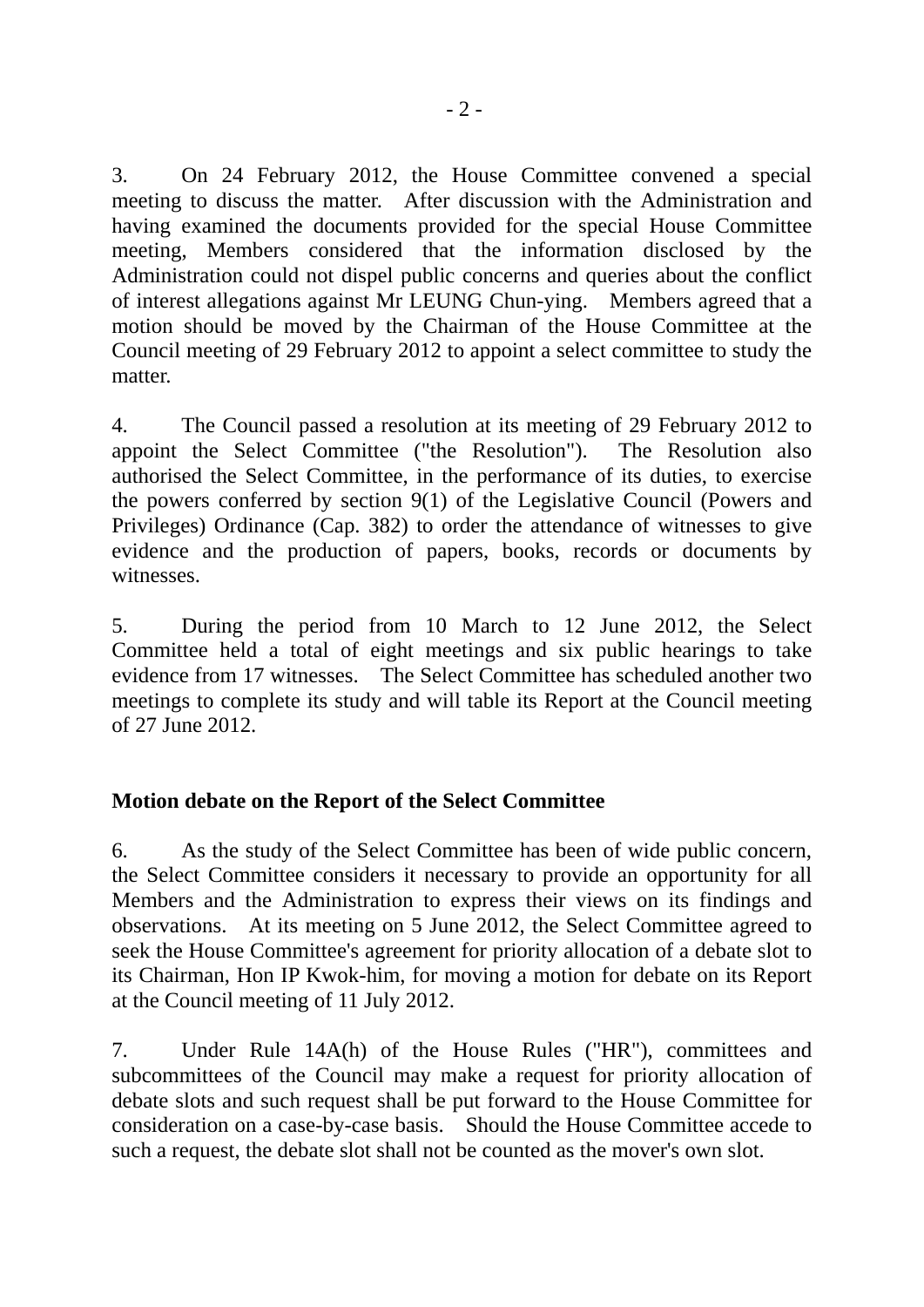8. Pursuant to HR 14A(h), the Select Committee seeks the agreement of the House Committee for priority allocation of a debate slot to its Chairman, Hon IP Kwok-him, for moving a motion for debate on its Report at the Council meeting of 11 July 2012. The wording of the motion is in the **Appendix**.

#### **Advice sought**

9. Members are invited to consider the request of the Select Committee in paragraph 8 above.

Council Business Division 2 Legislative Council Secretariat 13 June 2012